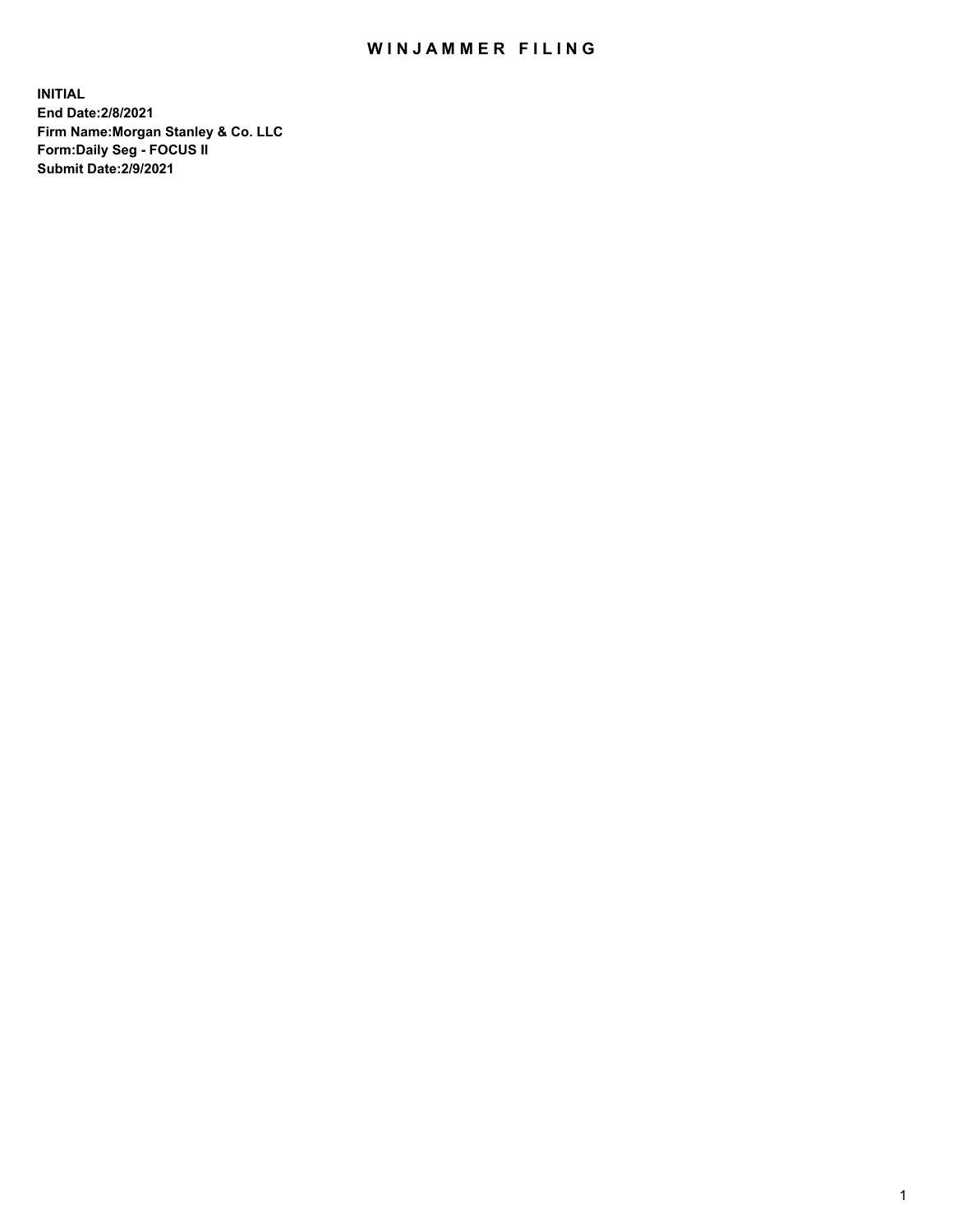**INITIAL End Date:2/8/2021 Firm Name:Morgan Stanley & Co. LLC Form:Daily Seg - FOCUS II Submit Date:2/9/2021 Daily Segregation - Cover Page**

| Name of Company                                                                                                                                                                                                                                                                                                                | Morgan Stanley & Co. LLC                                   |
|--------------------------------------------------------------------------------------------------------------------------------------------------------------------------------------------------------------------------------------------------------------------------------------------------------------------------------|------------------------------------------------------------|
| <b>Contact Name</b>                                                                                                                                                                                                                                                                                                            | <b>Ikram Shah</b>                                          |
| <b>Contact Phone Number</b>                                                                                                                                                                                                                                                                                                    | 212-276-0963                                               |
| <b>Contact Email Address</b>                                                                                                                                                                                                                                                                                                   | lkram.shah@morganstanley.com                               |
| FCM's Customer Segregated Funds Residual Interest Target (choose one):<br>a. Minimum dollar amount: ; or<br>b. Minimum percentage of customer segregated funds required:% ; or<br>c. Dollar amount range between: and; or<br>d. Percentage range of customer segregated funds required between:% and%.                         | 235,000,000<br><u>0</u><br><u>00</u><br>0 <sup>0</sup>     |
| FCM's Customer Secured Amount Funds Residual Interest Target (choose one):<br>a. Minimum dollar amount: ; or<br>b. Minimum percentage of customer secured funds required:%; or<br>c. Dollar amount range between: and; or<br>d. Percentage range of customer secured funds required between:% and%.                            | 140,000,000<br><u>0</u><br><u>0 0</u><br>0 Q               |
| FCM's Cleared Swaps Customer Collateral Residual Interest Target (choose one):<br>a. Minimum dollar amount: ; or<br>b. Minimum percentage of cleared swaps customer collateral required:% ; or<br>c. Dollar amount range between: and; or<br>d. Percentage range of cleared swaps customer collateral required between:% and%. | 92,000,000<br><u>0</u><br>0 <sup>0</sup><br>0 <sub>0</sub> |

Attach supporting documents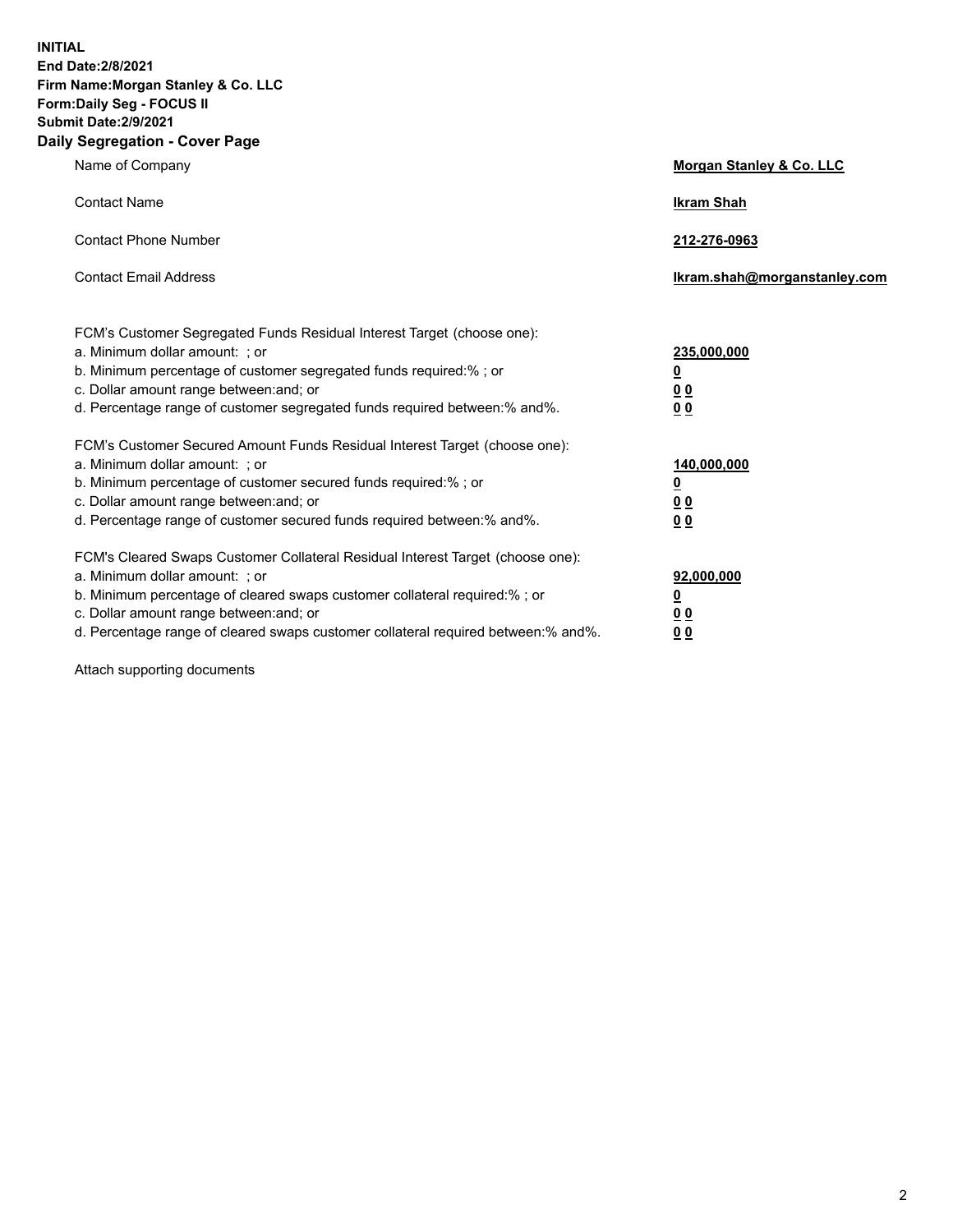## **INITIAL End Date:2/8/2021 Firm Name:Morgan Stanley & Co. LLC Form:Daily Seg - FOCUS II Submit Date:2/9/2021 Daily Segregation - Secured Amounts** Foreign Futures and Foreign Options Secured Amounts Amount required to be set aside pursuant to law, rule or regulation of a foreign government or a rule of a self-regulatory organization authorized thereunder

- 1. Net ledger balance Foreign Futures and Foreign Option Trading All Customers A. Cash **4,357,459,921** [7315] B. Securities (at market) **2,314,471,229** [7317] 2. Net unrealized profit (loss) in open futures contracts traded on a foreign board of trade **774,502,012** [7325] 3. Exchange traded options a. Market value of open option contracts purchased on a foreign board of trade **14,728,862** [7335] b. Market value of open contracts granted (sold) on a foreign board of trade **-12,750,752** [7337] 4. Net equity (deficit) (add lines 1. 2. and 3.) **7,448,411,272** [7345] 5. Account liquidating to a deficit and account with a debit balances - gross amount **36,841,877** [7351] Less: amount offset by customer owned securities **-36,549,626** [7352] **292,251** [7354] 6. Amount required to be set aside as the secured amount - Net Liquidating Equity Method (add lines 4 and 5) 7. Greater of amount required to be set aside pursuant to foreign jurisdiction (above) or line 6. FUNDS DEPOSITED IN SEPARATE REGULATION 30.7 ACCOUNTS 1. Cash in banks A. Banks located in the United States **642,236,604** [7500]
	- B. Other banks qualified under Regulation 30.7 **780,112,440** [7520] **1,422,349,044**
- 2. Securities
	- A. In safekeeping with banks located in the United States **410,741,710** [7540]
	- B. In safekeeping with other banks qualified under Regulation 30.7 **22,050,621** [7560] **432,792,331**
- 3. Equities with registered futures commission merchants
	-
	- B. Securities **0** [7590]
	- C. Unrealized gain (loss) on open futures contracts **570,835** [7600]
	- D. Value of long option contracts **0** [7610]
	- E. Value of short option contracts **0** [7615] **22,708,100** [7620]
- 4. Amounts held by clearing organizations of foreign boards of trade
	- A. Cash **0** [7640]
	- B. Securities **0** [7650]
	- C. Amount due to (from) clearing organization daily variation **0** [7660]
	- D. Value of long option contracts **0** [7670]
	- E. Value of short option contracts **0** [7675] **0** [7680]
- 5. Amounts held by members of foreign boards of trade
	-
	-
	- C. Unrealized gain (loss) on open futures contracts **773,931,176** [7720]
	- D. Value of long option contracts **14,728,862** [7730]
	- E. Value of short option contracts **-12,750,752** [7735] **5,826,107,971**
- 6. Amounts with other depositories designated by a foreign board of trade **0** [7760]
- 7. Segregated funds on hand **0** [7765]
- 8. Total funds in separate section 30.7 accounts **7,703,957,446** [7770]
- 9. Excess (deficiency) Set Aside for Secured Amount (subtract line 7 Secured Statement Page 1 from Line 8)
- 10. Management Target Amount for Excess funds in separate section 30.7 accounts **140,000,000** [7780]
- 11. Excess (deficiency) funds in separate 30.7 accounts over (under) Management Target **115,253,923** [7785]

**0** [7305]

**7,448,703,523** [7355]

## **7,448,703,523** [7360]

[7530]

[7570]

A. Cash **22,137,265** [7580]

 A. Cash **3,168,519,787** [7700] B. Securities **1,881,678,898** [7710] [7740] **255,253,923** [7380]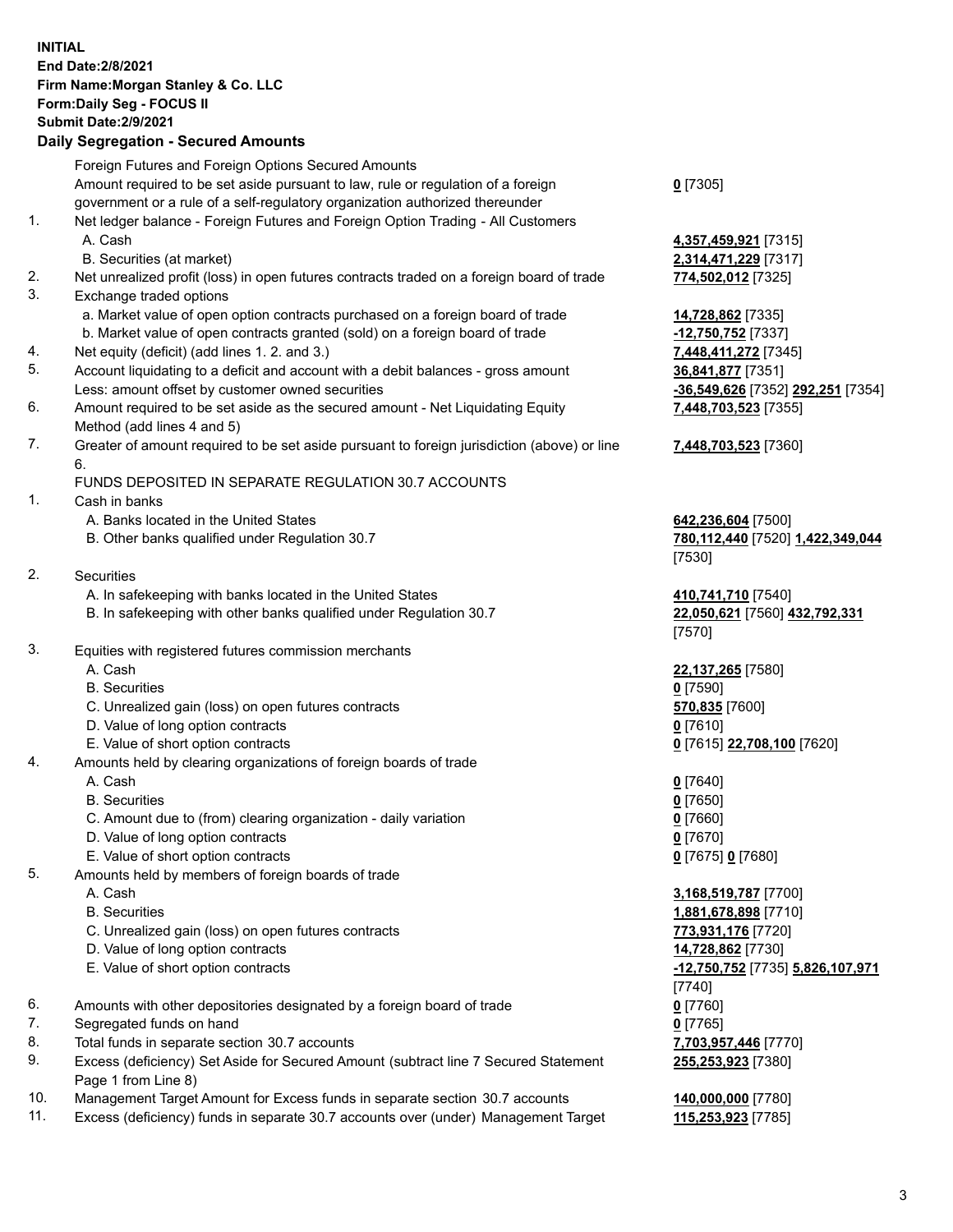**INITIAL End Date:2/8/2021 Firm Name:Morgan Stanley & Co. LLC Form:Daily Seg - FOCUS II Submit Date:2/9/2021 Daily Segregation - Segregation Statement** SEGREGATION REQUIREMENTS(Section 4d(2) of the CEAct) 1. Net ledger balance A. Cash **16,161,381,484** [7010] B. Securities (at market) **8,624,095,597** [7020] 2. Net unrealized profit (loss) in open futures contracts traded on a contract market **1,410,634,041** [7030] 3. Exchange traded options A. Add market value of open option contracts purchased on a contract market **643,950,390** [7032] B. Deduct market value of open option contracts granted (sold) on a contract market **-371,286,780** [7033] 4. Net equity (deficit) (add lines 1, 2 and 3) **26,468,774,732** [7040] 5. Accounts liquidating to a deficit and accounts with debit balances - gross amount **459,452,324** [7045] Less: amount offset by customer securities **-449,623,742** [7047] **9,828,582** [7050] 6. Amount required to be segregated (add lines 4 and 5) **26,478,603,314** [7060] FUNDS IN SEGREGATED ACCOUNTS 7. Deposited in segregated funds bank accounts A. Cash **4,900,798,679** [7070] B. Securities representing investments of customers' funds (at market) **0** [7080] C. Securities held for particular customers or option customers in lieu of cash (at market) **1,142,892,658** [7090] 8. Margins on deposit with derivatives clearing organizations of contract markets A. Cash **12,980,648,963** [7100] B. Securities representing investments of customers' funds (at market) **0** [7110] C. Securities held for particular customers or option customers in lieu of cash (at market) **7,481,202,939** [7120] 9. Net settlement from (to) derivatives clearing organizations of contract markets **75,699,124** [7130] 10. Exchange traded options A. Value of open long option contracts **643,950,390** [7132] B. Value of open short option contracts **-371,286,780** [7133] 11. Net equities with other FCMs A. Net liquidating equity **10,492,922** [7140] B. Securities representing investments of customers' funds (at market) **0** [7160] C. Securities held for particular customers or option customers in lieu of cash (at market) **0** [7170] 12. Segregated funds on hand **0** [7150] 13. Total amount in segregation (add lines 7 through 12) **26,864,398,895** [7180] 14. Excess (deficiency) funds in segregation (subtract line 6 from line 13) **385,795,581** [7190] 15. Management Target Amount for Excess funds in segregation **235,000,000** [7194]

16. Excess (deficiency) funds in segregation over (under) Management Target Amount Excess

**150,795,581** [7198]